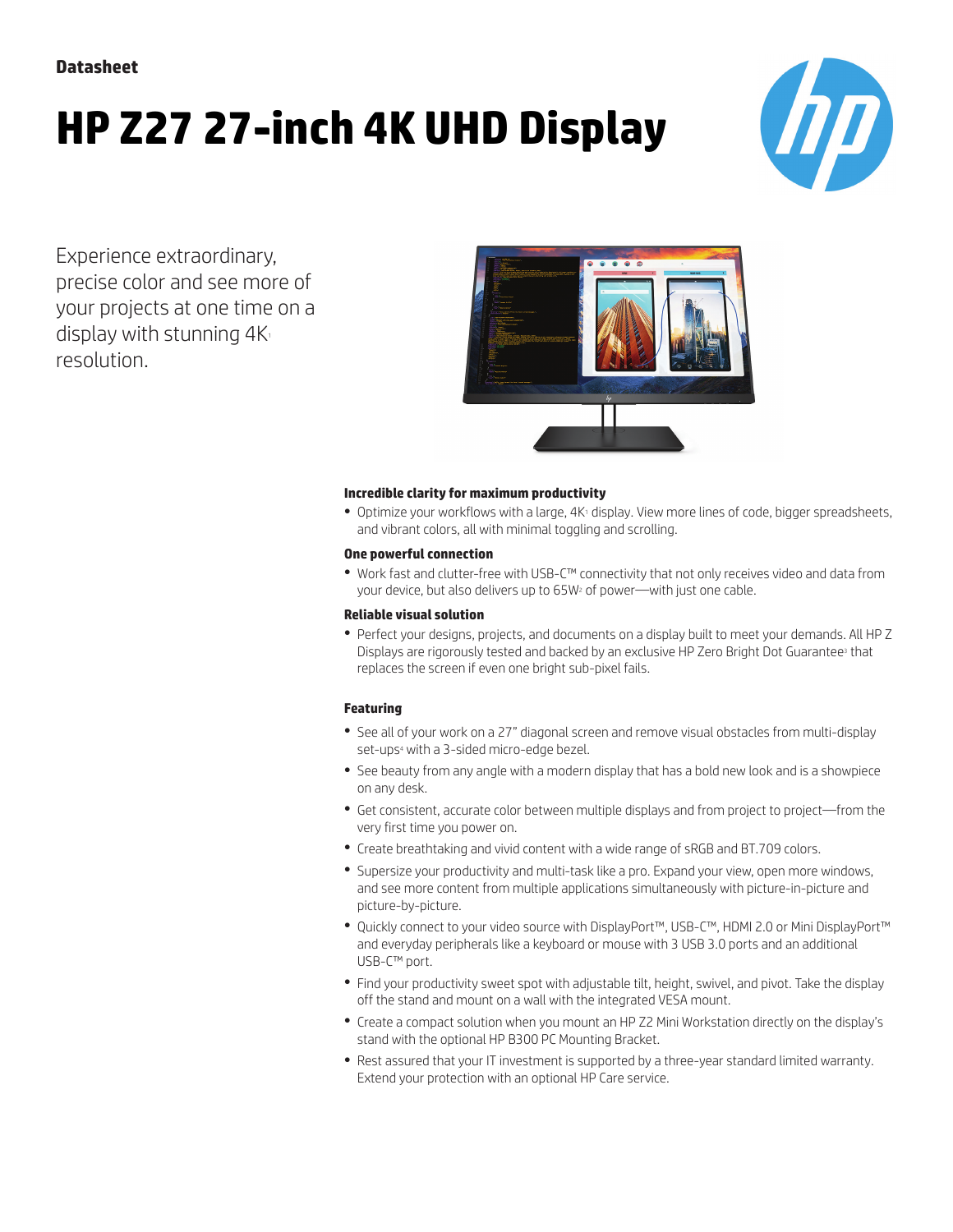## **HP Z27 27-inch 4K UHD Display Specifications Table**



| <b>Display Size (diagonal)</b>                          | 68.58 cm (27")                                                                                                                                                                                                                |  |  |
|---------------------------------------------------------|-------------------------------------------------------------------------------------------------------------------------------------------------------------------------------------------------------------------------------|--|--|
| <b>Display Type</b>                                     | IPS with LED backlight                                                                                                                                                                                                        |  |  |
| <b>Panel Active Area</b>                                | 23.49 x 13.21 in; 59.67 x 33.56 cm                                                                                                                                                                                            |  |  |
| <b>Viewing Angle</b>                                    | 178° horizontal; 178° vertical                                                                                                                                                                                                |  |  |
| <b>Brightness</b>                                       | 350 cd/m <sup>2 1</sup>                                                                                                                                                                                                       |  |  |
| <b>Contrast Ratio</b>                                   | 1300:1 static; 5000000:1 dynamic <sup>1</sup>                                                                                                                                                                                 |  |  |
| <b>Response Time</b>                                    | 8 ms gray to gray 1                                                                                                                                                                                                           |  |  |
| <b>Aspect Ratio</b>                                     | 16:9                                                                                                                                                                                                                          |  |  |
| <b>Native Resolution</b>                                | 4K UHD (3840 x 2160 @ 60 Hz)                                                                                                                                                                                                  |  |  |
| <b>Resolutions Supported</b>                            | 1024 x 768; 1280 x 1024; 1280 x 720; 1280 x 768; 1280 x 800; 1440 x 900; 1600 x 1200; 1600 x 900; 1680 x 1050; 1920 x 1080; 1920 x 1200; 2560 x<br>1440; 2560 x 1600; 3840 x 2160; 640 x 480; 720 x 400; 720 x 480; 800 x 600 |  |  |
| <b>User Controls</b>                                    | Brightness; Color control; Contrast; Exit; Information; Management; PIP control; Power control; Input control; Menu control                                                                                                   |  |  |
| <b>Input Signal</b>                                     | 1 DisplayPort™ 1.2; 1 mini DisplayPort™ 1.2; 1 HDMI 2.0; 1 USB Type-C™ (Alternative mode DisplayPort™ 1.2, power delivery up to 65 W);<br>((with HDCP support))                                                               |  |  |
| <b>Ports and Connectors</b>                             | 1 audio-out; 3 USB 3.0 (downstream); 1 USB Type-C™ (DisplayPort™ 1.2, power delivery up to 65 W)                                                                                                                              |  |  |
| <b>Input Power</b>                                      | Input voltage 100 to 240 VAC                                                                                                                                                                                                  |  |  |
| <b>Power Consumption</b>                                | 185 W (maximum), 70 W (typical), 0.5 W (standby)                                                                                                                                                                              |  |  |
| <b>Dimensions with Stand</b><br>$(W \times D \times H)$ | 24.18 X 9.05 X 20.07 in<br>61.41 X 23 X 51 cm                                                                                                                                                                                 |  |  |
| <b>Dimensions without</b><br>Stand (W x D x H)          | 24.18 X 2.23 X 14.38 in<br>61.41 X 5.45 X 36.54 cm                                                                                                                                                                            |  |  |
| Weight                                                  | 20.68 lb<br>9.38 kg<br>With stand.                                                                                                                                                                                            |  |  |
| <b>Ergonomic Features</b>                               | Tilt: -5 to +23°; Swivel: 90°; Pivot rotation: 90°                                                                                                                                                                            |  |  |
| <b>Environmental</b>                                    | Arsenic-free display glass; Mercury-free display backlights; Low halogen <sup>2</sup>                                                                                                                                         |  |  |
| <b>Energy Efficiency</b><br><b>Compliance</b>           | ENERGY STAR® certified; EPEAT® Gold registered                                                                                                                                                                                |  |  |
| What's in the box                                       | AC power cord; DisplayPort™ 1.2 cable; Documentation; Warranty card; USB Type-C™ to A cable                                                                                                                                   |  |  |
| Warranty                                                | 3 year limited warranty including 3 year of parts and labour. Certain restrictions and exclusions apply.                                                                                                                      |  |  |
|                                                         |                                                                                                                                                                                                                               |  |  |

See important legal disclaimers on the last page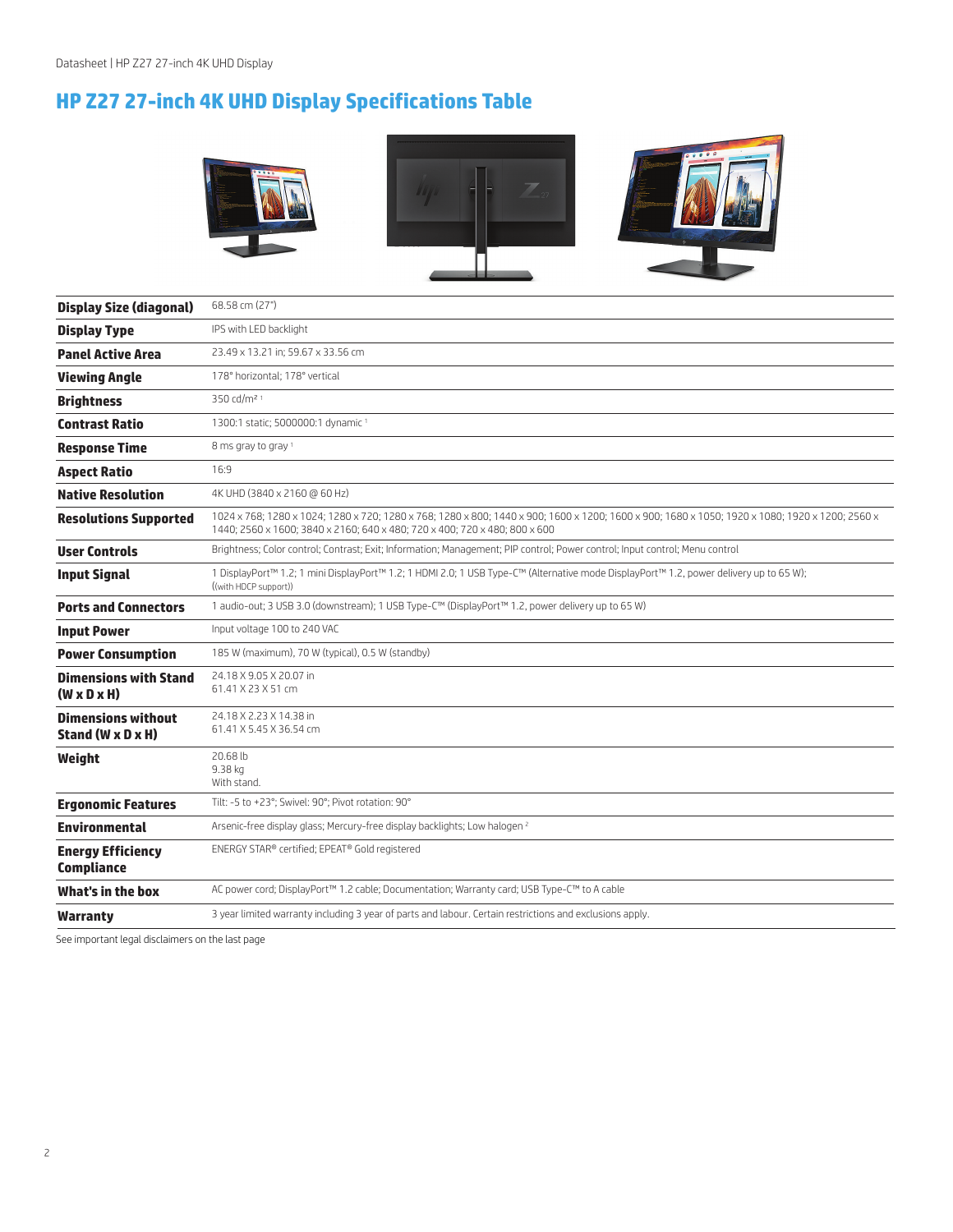Datasheet | HP Z27 27-inch 4K UHD Display

### HP Recommended Accessories and services

| <b>HP B300 PC Mounting</b><br><b>Bracket</b>                                          |                     | Customize an altogether better solution with the HP B300 PC Mounting Bracket, which lets you attach your HP<br>Workstation, HP Desktop Mini, HP Chromebox or select HP Thin Client directly behind select 2017 and 2018 HP<br>EliteDisplays and HP Z Displays. <sup>1</sup><br><b>Product number: 2DW53AA</b>                                                                                                                                      |
|---------------------------------------------------------------------------------------|---------------------|----------------------------------------------------------------------------------------------------------------------------------------------------------------------------------------------------------------------------------------------------------------------------------------------------------------------------------------------------------------------------------------------------------------------------------------------------|
| <b>HP UHD USB Graphics</b><br><b>Adapter</b>                                          |                     | Boost your productivity by extending or mirroring your desktop to a UHD display with the HP UHD USB Graphics Adapter.<br><b>Product number: N2U81AA</b>                                                                                                                                                                                                                                                                                            |
| <b>HP 4 year Next business day</b><br><b>Exchange Large Monitor</b><br><b>Service</b> | $\omega$<br>HP Care | When you can't afford to wait for your device to be exchanged, let HP Hardware Next Business Day Advance Exchange get<br>you back up and running as quickly as possible. You'll get remote technical assistance to help you resolve problems. Then,<br>if needed, we'll ship you a replacement unit within the next business day <sup>1</sup> - along with a prepaid waybill to ship back your<br>defective unit.<br><b>Product number: UOJ12E</b> |